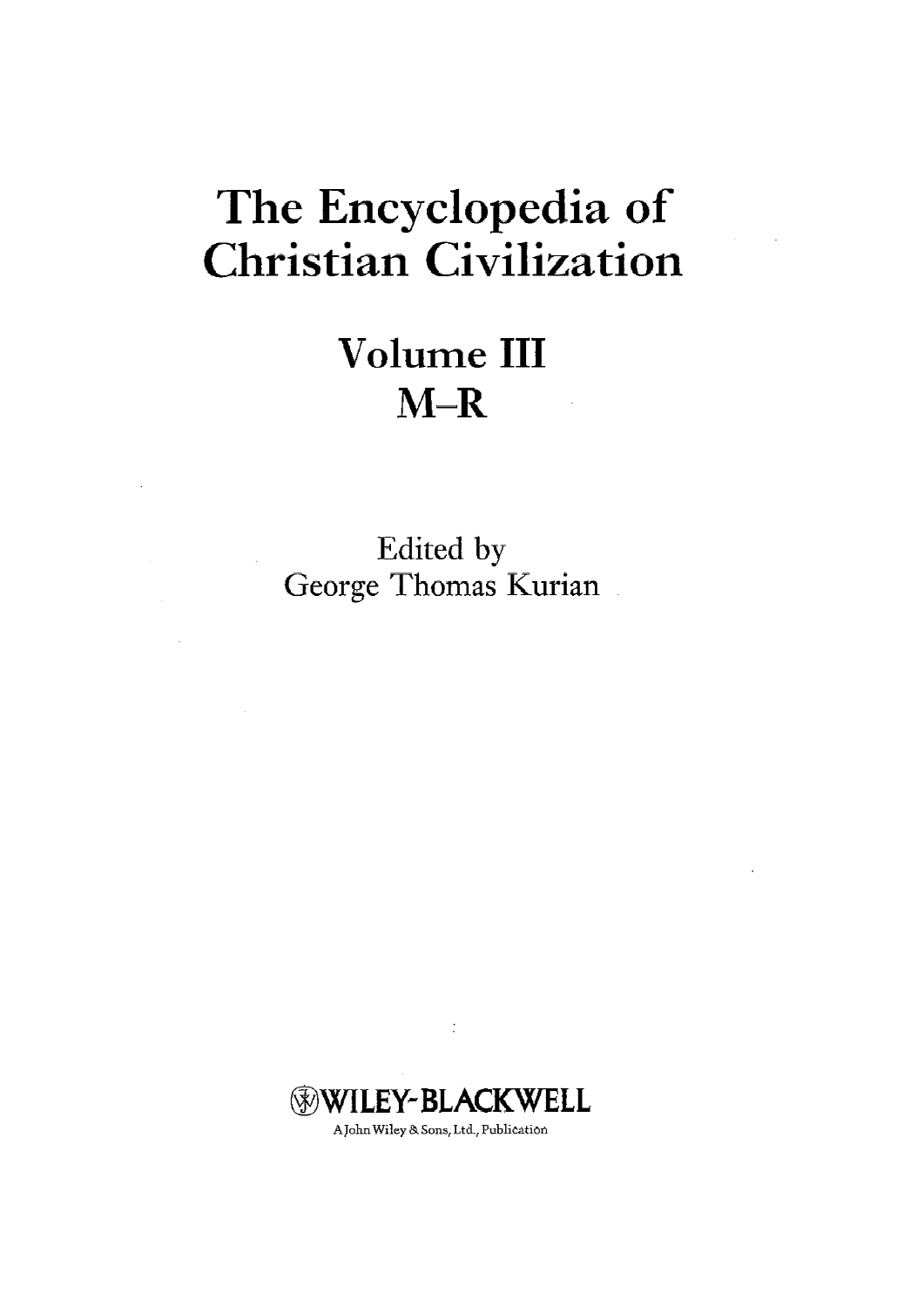This edition first published 2011 © 2011 Blackwell Publishing Ltd

Blackwell Publishing was acquired by John Wiley & Sons in February 2007. Blackwell's publishing program has been merged with Wiley's global Scientific. Technical, and Medical business to form Wiley-Blackwell.

Registered Office John Wiley & Sons Ltd, The Atrium, Southern Gate, Chichester, West Sussex, PO19 8SQ, UK

Editorial Offices 350 Main Street, Malden, MA 02148-5020, USA 9600 Garsington Road, Oxford, OX4 2DQ, UK The Atrium, Southern Gate, Chichester, West Sussex, PO19 8SQ, UK

For details of our global editorial offices, for customer services, and for information about how to apply for permission to reuse the copyright material in this book please see our website at www.wiley.com/wiley-blackwell.

The right of George Thomas Kurian to be identified as the author of the editorial material in this work has been asserted in accordance with the UK Copyright, Designs and Patents Act 1988.

All rights reserved. No part of this publication may be reproduced, stored in a retrieval system, or transmitted, in any form or by any means, electronic, mechanical, photocopying, recording or otherwise, except as permitted by the UK Copyright, Designs and Patents Act 1988, without the prior permission of the publisher.

Wiley also publishes its books in a variety of electronic formats. Some content that appears in print may not be available in electronic books.

Designations used by companies to distinguish their products are often claimed as trademarks. All brand names and product names used in this book are trade names, service marks, trademarks or registered trademarks of their respective owners. The publisher is not associated with any product or vendor mentioned in this book. This publication is designed to provide accurate and authoritative information in regard to the subject matter covered. It is sold on the understanding that the publisher is not engaged in rendering professional services. If professional advice or other expert assistance is required, the services of a competent professional should be sought.

Library of Congress Cataloging-in-Publication Data

Kurian, George Thomas. The encyclopedia of Christian civilization / edited by George Thomas Kurian p. cm. v. 1. A-D - v. 2. E-L - v. 3. M-R - v. 4. S-Z. Includes bibliographical references and index. ISBN 9781405157629 (hardcover: alk. paper) 1. Christianity-Encyclopedias. BR95 .E46 2012 270.03

2008014696

A catalogue record for this book is available from the British Library.

This book is published in the following electronic formats: Wiley Online Library 9780470670606

Set in 9.5/11pt Ehrhardt by Graphicraft Limited, Hong Kong Printed and bound in Singapore by Fabulous Printers Pte Ltd

 $1 2011$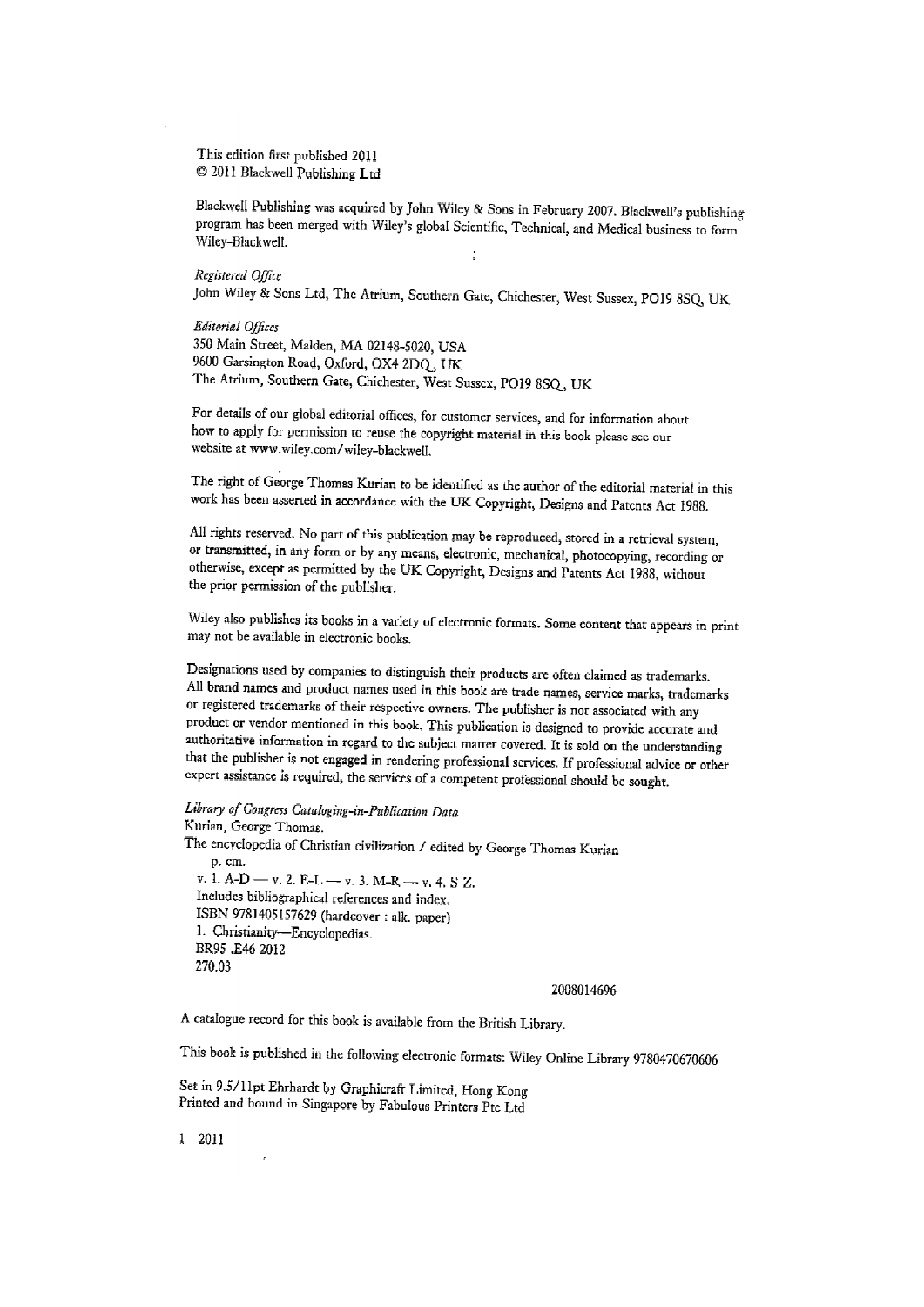# Contents

 $\hat{\mathcal{L}}$ 

 $\sim$   $\sim$ 

 $\mathcal{L}(\mathcal{L}^{\mathcal{L}})$  and  $\mathcal{L}(\mathcal{L}^{\mathcal{L}})$  .

 $\bar{\phantom{a}}$ 

 $\bar{\mathcal{A}}$ 

|                                                                     | Thematic List of Entries                                    | viii    |
|---------------------------------------------------------------------|-------------------------------------------------------------|---------|
|                                                                     | List of Illustrations                                       | xxxvi   |
|                                                                     | List of Maps                                                | xxxix   |
|                                                                     | List of Boxes                                               | хl      |
|                                                                     | About the Editor and Editorial Board                        | xli     |
|                                                                     | Notes on Contributors                                       | xlii    |
|                                                                     | Preface                                                     | lxxix   |
| 広保してい                                                               | <b>Introductory Maps</b>                                    | lxxxi   |
| sail itelih                                                         | Introduction: Overview of the Christian world               | lxxxvii |
| 동문                                                                  |                                                             |         |
| $\mathcal{O}(\epsilon)$                                             | Volume I: A-D                                               | 1       |
|                                                                     | $\therefore$ Volume II: E-L                                 | 745     |
| Partie                                                              | Volume III: M–R                                             | 1405    |
|                                                                     | Volume IV: S-Z                                              | 2037    |
|                                                                     |                                                             |         |
|                                                                     | <b>Appendices</b>                                           |         |
|                                                                     | 1. Chronology of Christian Music                            | 2563    |
| diamon                                                              | 2. English Versions of the Bible                            | 2569    |
| التقائلان                                                           | 3. Chronology of the Electronic Church                      | 2571    |
| $\epsilon_{\rm 2D}$ and $\epsilon_{\rm 1D}$ and $\epsilon_{\rm 2D}$ | 4. World Council of Churches Membership                     | 2573    |
| $\mathbf{v} \in \mathbb{R}^{n \times n}$                            | 5.<br>Popes of the Roman Catholic Church                    | 2577    |
| Bayer a                                                             | 6. Patron Saints of the Roman Catholic Church               | 2583    |
|                                                                     | 7.<br>Feast Days of Saints and Other Notables of the Church | 2587    |
| aj su                                                               | 8.<br>Liturgical Books                                      | 2593    |
|                                                                     | 9.<br>Major Creeds of the Christian Church                  | 2597    |
|                                                                     | 10.<br>Comparative Denominational Chart                     | 2599    |
|                                                                     | 11.<br>Historical Statistics of the Christian Church        | 2601    |
|                                                                     | Todd M. Johnson                                             |         |
|                                                                     | Acknowledgments                                             | 2607    |
| сý 1                                                                | List of Abbreviations                                       | 2613    |
|                                                                     | Bibliography                                                | 2615    |
|                                                                     | Index of Entries by Author                                  | 2621    |
|                                                                     | Index                                                       | 2637    |
|                                                                     |                                                             |         |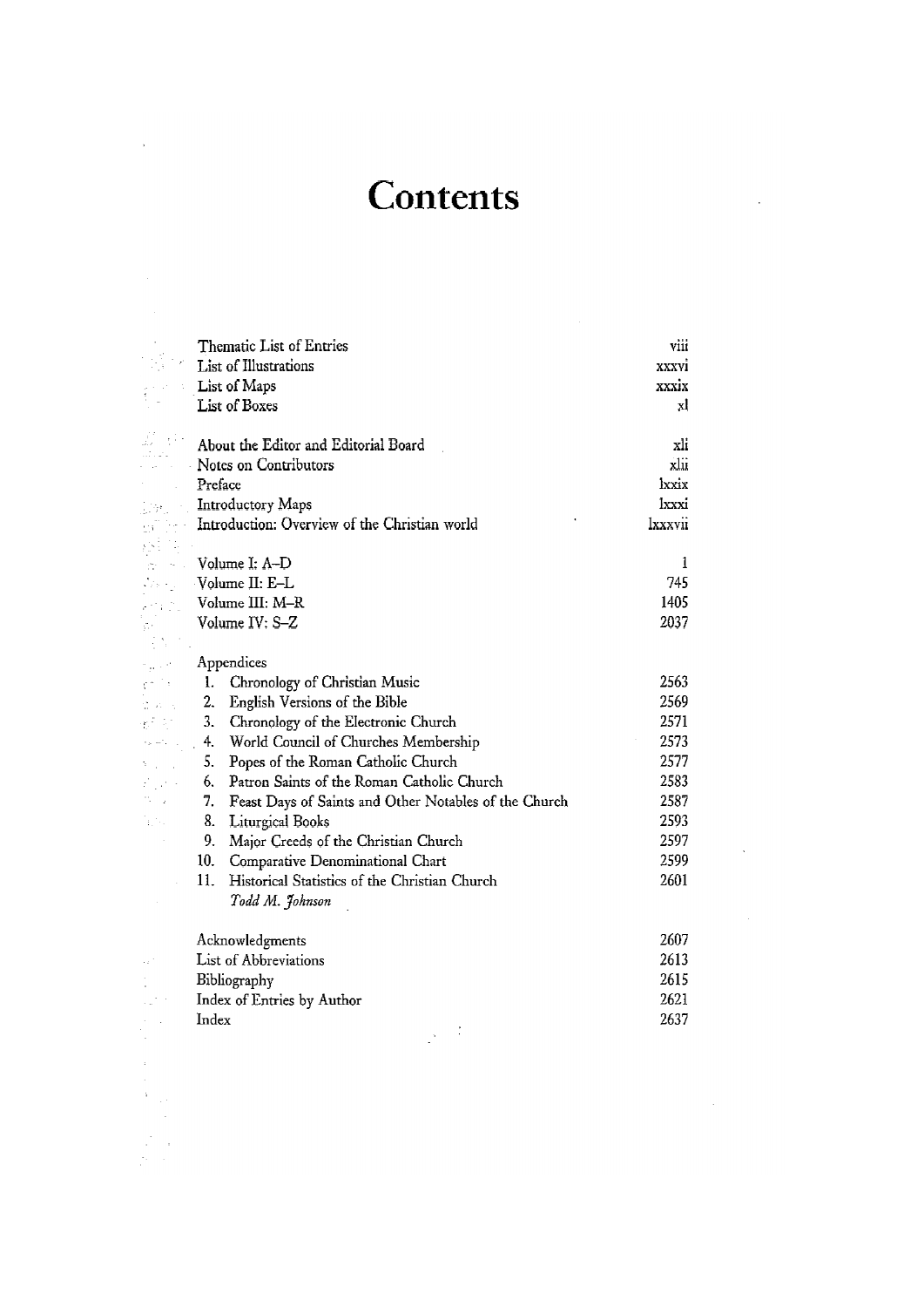# **media and communications, Christian**

## *Peter Horsfield*

The study of Christianity and media flowed from the study of mass media that began in the US in the 1920s. Media and Christianity were understood as separate domains of knowledge and function, so early studies focused largely on analyzing media content from a Christian perspective and evaluating the effectiveness of media for evangelism or social change.

Thinking about media and Christianity in this way began to change in the latter part of the 20th century with a growing recognition that mass media were just one part of the multilayered mediation of societies and that every form of mediation had characteristics that influenced what was communicated through them. The view of audiences as passive was replaced by a view of audiences as active participants in constructing the meaning of a communication. These perspectives changed understandings of media away from being a single linear transmission of content to one in which media serve as cultural sites through which construction of meaning actively takes place in interaction between the producer, the text, and the audience.

As a consequence, the narrow concern with how Christian individuals or institutions use media has broadened to thinking about how Christianity itself is constructed in its mediation. Key questions include: In what ways does the mediation of Christian belief, practice, and selfunderstanding influence their character? How have different patterns and changes in the mediation of Christianity contributed to its development and identity?

#### the origins of christianity

After his death, knowledge of what Jesus said and did was preserved mainly in oral form.

Stories, remembered events, prophecies, testaments, dreams, and visions were told, discussed, and retold by eyewitnesses, bystanders, and interested people. Prophet figures traveled the countryside, proclaiming Jesus as alive and demonstrating this through miracles and healings done in Jesus' name. In line with oral practice, the telling involved not just reproduction of facts but also creative interpretation to the circumstances of the telling. This creative and adaptive oral tradition of communication has been one of the persisting genres in the mediation of Christianity throughout its history.

From the earliest times, written text was integrated with this oral communication. Though most of the early Christians came from groups where literacy levels were low, the traditions of text inherited from Judaism meant that written texts quickly became an integral part of Christian life and worship. Snippets of Jesus' stories and teachings, memories, and letters were written, copied, passed around, read aloud, discussed, and memorized by individuals or gathered groups in homes or worship. The first Jewish followers of Jesus also built meaning and significance by interpreting Jesus in the light of written Jewish Scripture. This included creatively reinterpreting old scriptural texts to show that what had happened to Jesus had been predicted.

There was no neat division between this oral and written communication. Written texts were often a record of oral speech and were themselves read aloud; oral communication included the recitation of written texts or remembered writings. While many see the integration of oral and written communication as a complementary relationship, others (e.g. Sawicki 1994) suggest that differences between these modes of communication and their practitioners created tensions in the development of early Christianity.

Jesus is represented in relation to two dominant communication models. One is the skilled oral communicator within the Hebrew oral-prophetic tradition: identifying with the dispossessed, avoiding elite God-language, and presenting faith in everyday, accessible language that addressed concerns of everyday life. His words were backed by dramatic acts of healing, exorcisms, and prophetic symbolism. His use of parables has

*The Encyclopedia of Christian Civilization*, First Edition. Edited by George Thomas Kurian. © 2011 Blackwell Publishing Ltd. Published 2011 by Blackwell Publishing Ltd.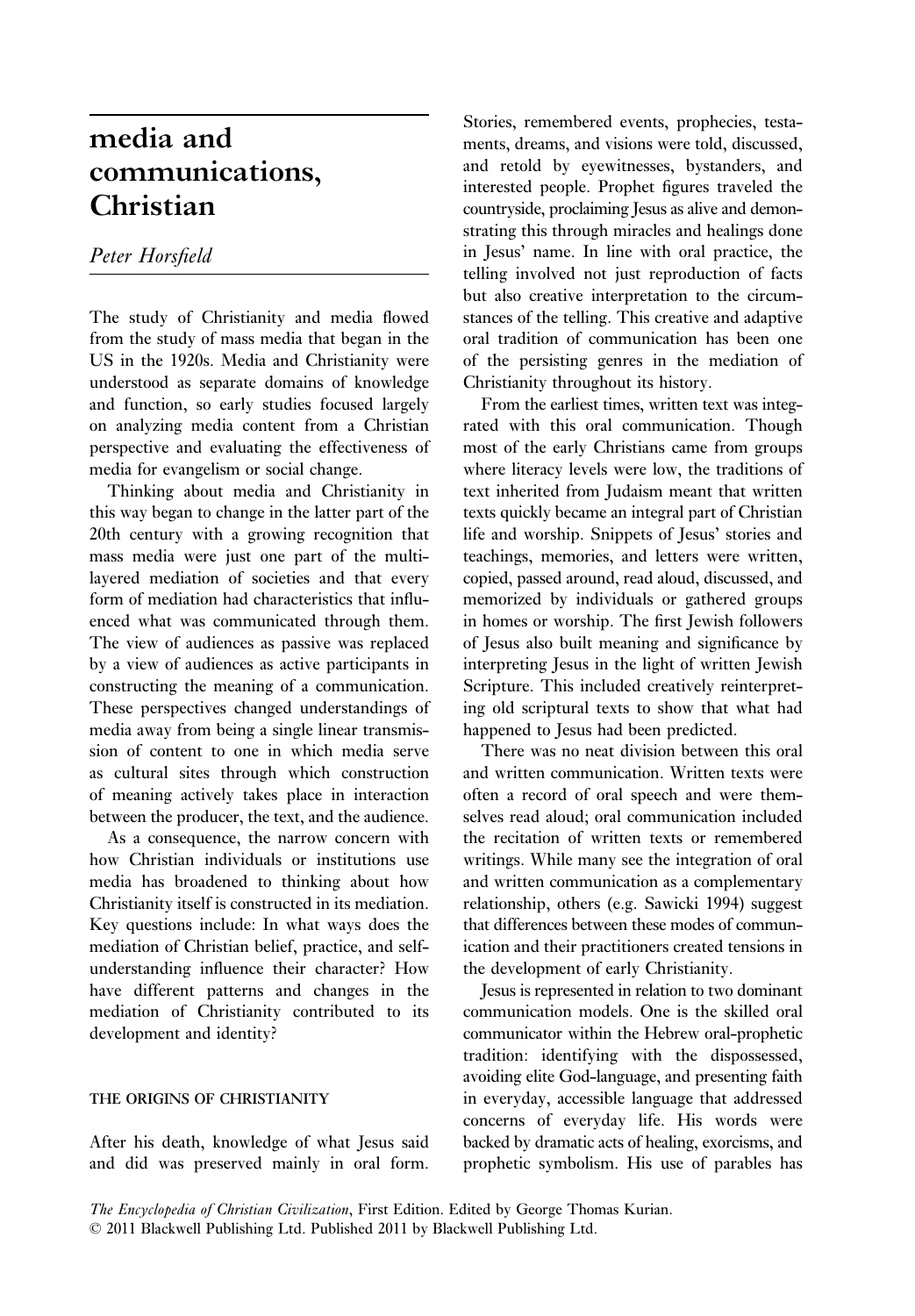become legendary. The other model is that of Rabbinic Judaism: a teacher among a community of followers integrating written texts with oral reflection and teaching. Jesus as the beloved teacher (Rabbi), whose life and teachings are preserved by his disciples in writing and in following his example, has remained a central motif throughout the history of Christianity.

As Christianity spread into the wider Roman Empire, Greco-Roman practices of writing became influential. Though widely diverse and scattered throughout the region, the early Christians gathered in local households developed a wider sense of identity and destiny through the visits of traveling evangelists and the circulation of Christian manuscripts. Letter writing, in use throughout the empire, was used by leaders such as the Apostle Paul in building a common Christian identity (Richards 2004). Meeks (2006) calls the apostolic letter one of the two most important genres in Christian literature. The other major genre of writing was the gospel, a composition in the ancient literary genre of "lives" (White 2004). The four gospels now in the New Testament were part of a much greater body of written works in circulation by the end of the 1st century, either in whole or part copies. These included other gospels, letters, collections of sayings, commentaries on Jewish Scripture, martyr narratives, apocalyptic writings, instructions in the faith and theological writings.

### the early churches: <sup>2</sup>nd to 4th centuries

As the Christian movement expanded, a common authority structure was promoted through collaborations made possible by writing. Ignatius of Antioch (c.35–107) was an important figure in this, using letters and personal visits to promote three orders of leadership – bishop, priest, and deacon. As this hierarchical authority structure developed on a regional basis, access to reading and writing, if not personal literacy, became a necessity for leadership in the wider Christian movement.

Literate leadership engaged Christianity with the culture of literacy within the empire. Miles (2006) notes that "the earliest Christians did not just produce texts; they created a literary culture." This was not without opposition, reflected in Clement of Alexandria's justification for his use of writing (Osborn 1959). Christians widely adapted the parchment codex form of the book because of the cheapness of the material, its easier portability, and its more readily accessible text for reading. Circulated material included doctrine, apology, hero and martyr stories, even apocryphal fiction to compete in the market of light romantic fiction and to commend Christian lifestyles. It included also copying and circulation of old and new scriptural texts, the gradual consolidation of an authorized canon of Christian Scripture, and the translation of Scripture into other languages.

There is evidence that these writings spread widely and fairly rapidly through the empire, indicating that Christians developed facilities for collecting, sharing, reproducing, and circulating text (Haines-Eitzen 2000). Origen in Alexandria, for example, who wrote 2,000 or more works in his lifetime, employed stenographers to take down his sermons and lectures in shorthand and secretaries to transcribe the notes into full text. These went into a library from which a team of calligraphers produced copies on demand for sale or distribution. Those now called the "fathers" of the church were Christian intellectuals whose stature derives largely from the impact and preservation of their writings. Burns (1989) suggests that this significant textualization of Christianity – a diversity of writings covering key aspects of ideas, practical ethics, and ritual, an authoritative canon of Scripture, and established practices of textual meaning and interpretation – was one of the reasons for Christianity's durability over other religious cultures. "Diocletian's attempt to stop Christianity by ordering the burning of its scriptures attests to the effectiveness he ascribed to them."

There were other consequences of this textualization. Küng (1994) proposes that adaptation to the literate philosophical culture of imperial Hellenism transformed Christian faith from existential discipleship of Jesus into a more philosophical soteriological system. Another is the narrowing of early Christian diversity into a doctrinal orthodoxy within a male-dominated hierarchical authority. Control of writing through access to archives, secretariats, and postal services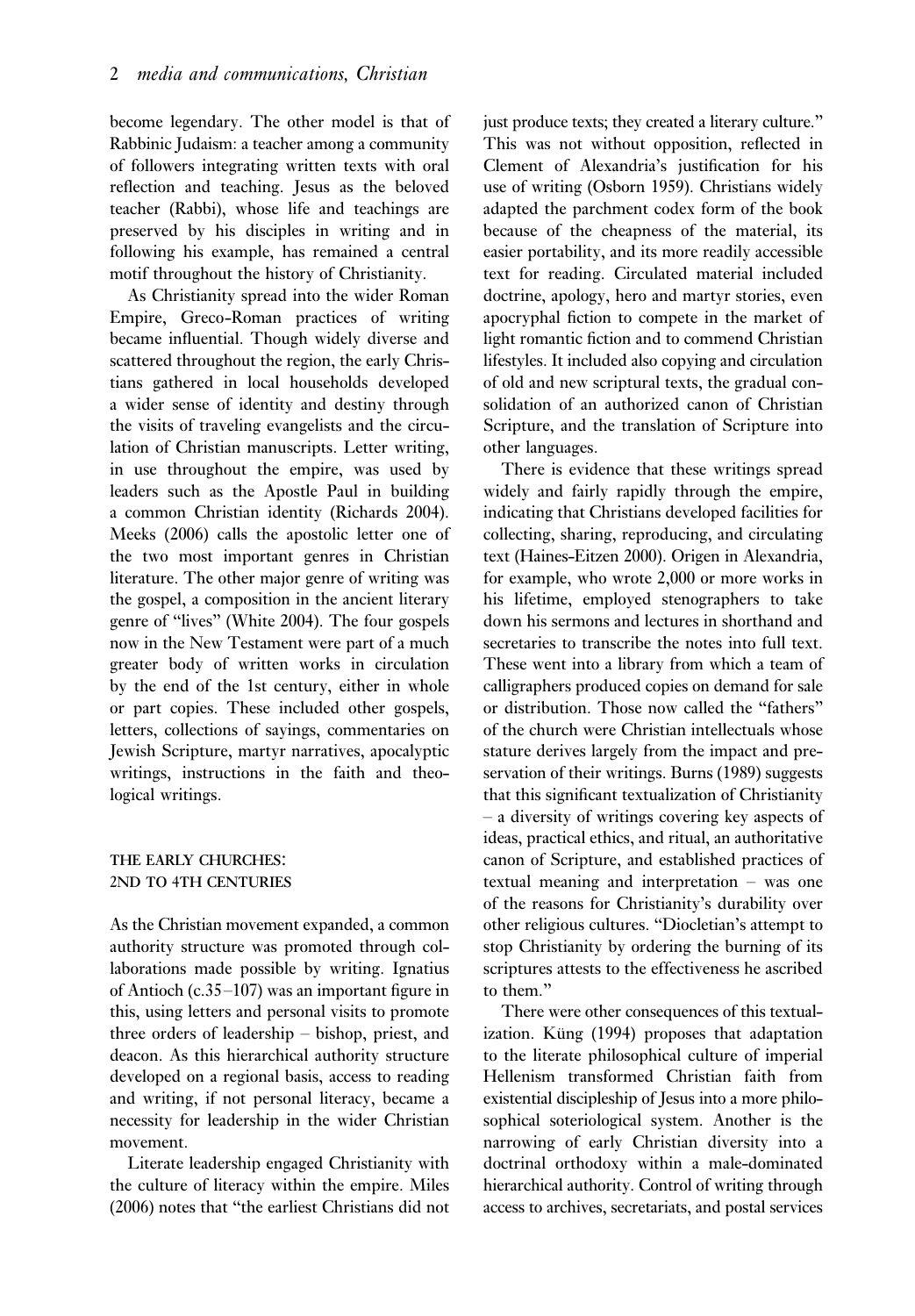was a significant source of this power and only those judged to be safe were permitted access to those resources. Women and those expressing ideas contrary to the imposed orthodoxy were forbidden to write and their writings destroyed. Alternative forms of Christian authority that were more oral and local in nature and in which women were more active, were subordinated, at times violently. Gamble (1995) notes, "It is scarcely accidental that from the second century onward . . . the vast bulk of early Christian literature was written by clerics."

When Constantine adopted Christianity as the state religion, he endowed church building projects, making church buildings and their decoration a significant medium in the public communication and identity of Christianity. He also ordered the production of 50 new Bibles for the churches, "on prepared vellum, easy to read and conveniently portable, by professional scribes with an exact understanding of their craft." These moves promoted perceptions of the Bible as a desirable cultural artifact and source of civic pride, not just as a spiritual text.

#### the middle ages

When Rome fell in the 5th century, literacy withered within the wider culture and was preserved almost solely within Christianity, with the male hierarchy carefully nurturing and controlling it. Writings contrary to the dominant orthodoxy were removed from circulation or destroyed and their authors punished. The extensive networks of monasteries that developed from the 6th century were key centers for the copying and preserving of classical manuscripts and central to Christianity's literacy-based power and the preservation of literate culture in the West.

As Christianity became an empire, Latin became the official language. In popular discourse, oral Latin was constantly changing and over the course of several centuries evolved into the different romance languages we know today. The classical written Latin of the Roman Church, however, remained relatively unchanged and in time became a foreign language to all but those trained within the church. This linguistic difference between official Christianity and the

language of marketplaces eventually restricted laypeople's participation in Christian leadership and cemented the dominance of the male clergy caste over all aspects of Christian life. The linguistic basis of clerical power would not be challenged until the time of printing in the 16th century.

Another arena of media contest was the visual, highlighted in the iconoclastic disputes of the 8th century. The conflicts were eventually resolved through an ecumenical council held in Nicaea in 787 that allowed for the painting and use of images in popular practice, but placing the artist in a subordinate position to church leaders. This iconoclastic conflict is emblematic of the tensions that exist between text-based and visual-based mediations of Christianity and would recur in Protestant iconoclasm in the 16th century and controversies over visual popular culture in the 20th century.

Excluded from full participation in the church, Christianity for common people during the medieval period became strongly visual and oral in character: with the sounds of bells, organs, choral music, the mumbo-jumbo of the Latin Mass, and the exhortations of sermons; the visuality of towers, stained glass windows, statues, and adornments; the spaces of cathedrals and churches; and the interludes of festivals and pageants.

Occasional efforts were made to reform the dominant views of literacy and education by people such as Charlemagne, Francis of Assisi, and Methodius, who affirmed the value of oral popular culture or sought to make literacy more widely available. Denied the same opportunities to write, women's leadership continued to emerge as mystic-prophetic teaching authorities, leaders of monastic communities, and charismatic preachers. However, these were exceptional.

#### the reformation and modern period

The development of printing in the mid 15th century created an alternative mechanism of social power that challenged the institutional power of the Roman Church (Eisenstein 1979), leading the Fifth Lateran Council in 1515 to forbid the printing of books that did not have the prior approval of a church authority and threatening the publishers with delicensing or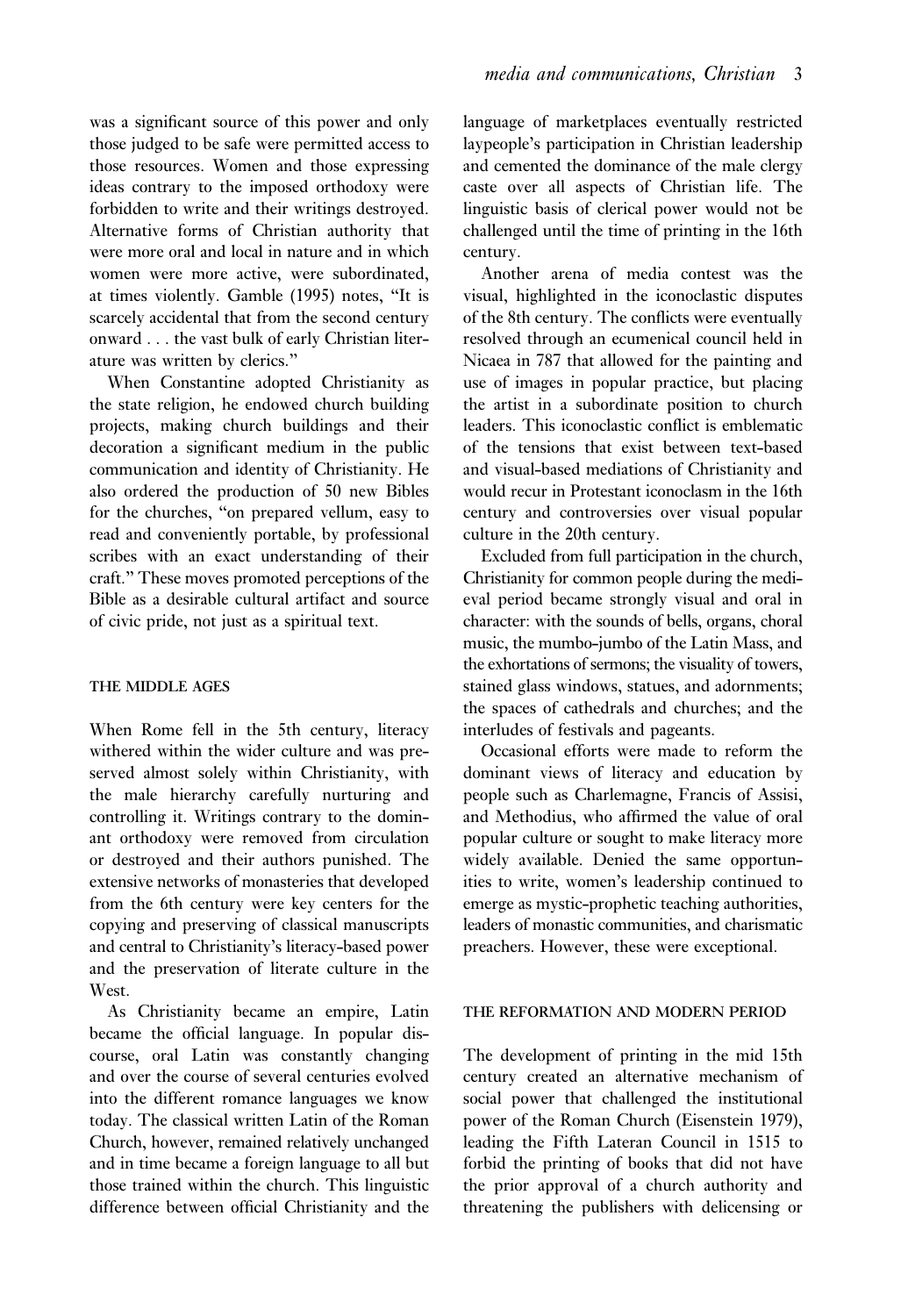excommunication. The differences made by printing though are seen most clearly in the reform movement of Martin Luther.

Luther saw the printers as a powerful ally in building a popular base against the institutional power of the Roman Church, catering to their commercial interests by writing in a popular style in vernacular German, for which there was a growing market. The Reformers perfected the use of the quarto vernacular pamphlet, a relatively cheap and profitable format that was easily transported, readily concealed (for smuggling), and well suited for popular sale. During the crucial years of the Reformation, printing of pamphlets increased more than forty-fold, and books more than threefold, with Luther being by far the most popular author. For good reason, Edwards (1994) calls the Reformation "the West's first large-scale media campaign."

Luther's decision to adopt vernacular German for his printed materials repositioned religious debate away from the clerical confines of the church. Defenders of the Catholic faith, who wrote their defenses in traditional Latin, had limited circulation and were unable to counter the impact of Luther in the marketplace. The other major Reformer, John Calvin, was likewise a prodigious writer, though he brutally controlled the use of printing presses to maintain his power.

The shift of Christian discourse from the old ecclesiastical language of Latin to the new national vernacular languages is one of the more profound media and religious changes of this period. Scripture translation was a significant part of this. Luther's 1522 German New Testament was a 16th century bestseller, with 43 distinct editions selling around 86,000 copies in just over three years (Edwards 1994). Luther's 1534 Bible was a literary landmark for German prose, as was the King James translation for English in 1611. By the end of the 16th century, the Bible was available in vernacular translation in most of the major European languages, reflecting a new attitude toward the Bible as a force in itself, and the start of a movement that has seen translation of the Bible into every language, including the creation of written versions of traditional oral languages to enable Bible publication. The shift to the vernacular in Christianity encouraged the growth of national languages and national Christianities, increased lay education and participation, and led to the eventual dismantling of western Christendom.

The challenge of the Protestants stimulated renewal in the Roman Church, which included an increased adaptation of print in worship, education, and mission. The Council of Trent (1545–1563) endorsed the Tridentine Catechism, the Breviary, the Missal, and the Vulgate. Notebooks and handbooks became more common for clergy, many of whom did not read Latin. Use of the visual arts, print reproductions of pious works of art and imagery, and the decoration of churches were part of a wider promotion of visual and popular piety. The *Index Librorum Prohibitorum,* issued in 1564*,* was a continually updated list of prohibited books and those that had the church's *imprimatur* as being free from error (*nihil obstat*). A frequently controversial process because of its perceived restrictiveness and inconsistencies, the Index continued until the Second Vatican Council in 1966. The Jesuit Order, with its emphasis on education, was an important force in engagement with the new literacy, promoting the study of the classics as well as contemporary vernacular literature and rhetoric.

Printing was an important tool in Christian mission and education during the period of western colonization. Newly formed Catholic orders and Protestant missionary societies readily adopted printing in their missions, seeing it as a God-given tool for evangelization. Christian missionary bodies were among the first to establish printing presses in many of the newly conquered colonies.

Printing was fundamental to the profound cultural changes of the modern period, with media developments such as popular newspapers, journals, magazines, novels, encyclopedias, dictionaries, maps, the growth of private and public libraries, the universal literacy movement, and the growth of the author as a public figure. Printing provided the infrastructure for colonial administration. During this period, printing and printed material became an integral part of Christian thinking and practice. Churches saw literacy as a tool of religious progress and improvement and became involved in its teaching. Christian publishing houses were established globally, printing extensive religious material that paralleled that of secular publishing. As popular literacy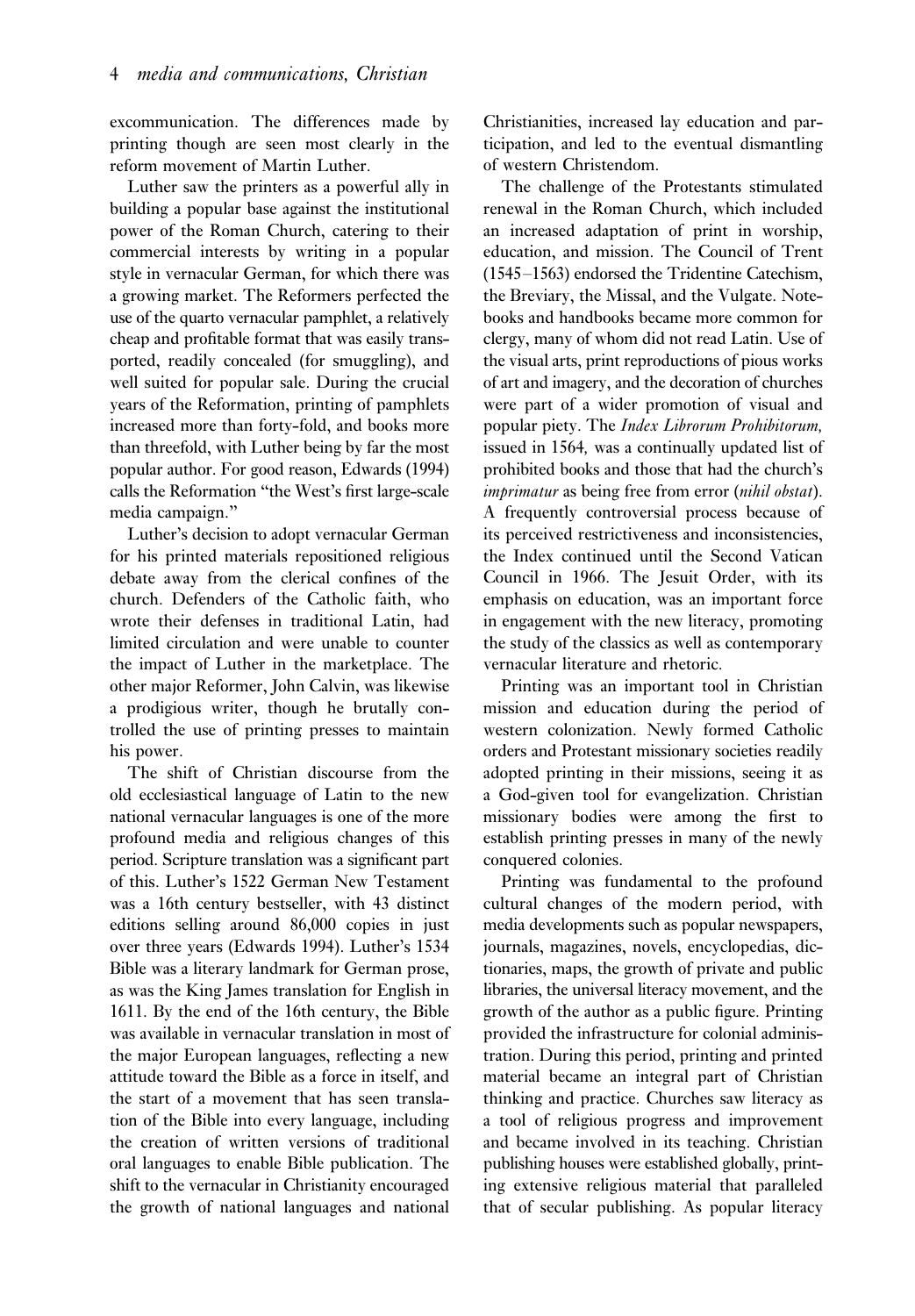and education increased, new methods of textual interpretation were explored in biblical study, and theology developed as a book-based, largely academic, discipline with an increased abstraction and complexity. Lay education stimulated new forms of Christian discourse and communal participation.

#### the early 20th century

The development of photography during the 19th century provided the means for mass visual reproduction. Its rapid uptake in social documentation, family portraits, news media, advertising, and art challenged the dominance of verbal text in the representation of reality, social meaning-making, and identity formation. The new technologies of the telegraph (1844), telephone (1876), and radio (1896) transformed cultural perceptions of time and space. In 1888, electricity was linked with photography to create moving pictures, the basis for the two great cultural shapers of the 20th century: cinema and television. The application of electricity to music produced sound recording and electrified music, the foundations of the rock music revolution.

These new technologies supported the building of a powerful commercial media sector in most developed countries. Christianity responded to this explosion of new media industries in several ways. One was as a media producer. The publishing of Christian material through the 20th century has been a major and at times overlooked aspect of the global publishing industry. Christian materials have covered the spectrum of what is produced by secular publishers, ranging from academic tomes and educational materials to mass-market Christian comics, fiction, and practical manuals. The Christian Bible remained the highest-selling book globally for much of the century.

Apart from small units producing film primarily for educational or evangelistic purposes, Christian institutions have not been extensively involved in film production, even though *Soldiers of the Cross*, produced by the Salvation Army in 1900, is recognized as the first feature film in the world. Christian history or Bible stories have been occasional topics of major Hollywood productions, such as the Cecil B. DeMille

### productions *King of Kings* (1927) and *The Ten Commandments* (1956).

Radio has been a more popular medium for Christian institutions, partly because of its lower cost of access and distribution and because the word- and music-based format of radio more closely resembles Christian preaching and worship. HCJB Radio in Ecuador, which began broadcasting in 1931, exemplifies Protestant uses of radio for mission activity, while Vatican Radio in Italy (1931) and Radio Veritas in Asia (1958) are examples of Catholic radio. There are now around 1600 Christian radio stations in the United States alone.

Christians have also been active as media critics. Criticisms of secular media, particularly the commercial sector, have been frequent, focusing primarily on books, Hollywood films, television, or rock music that contradict perceived Christian moral positions or values. While Christian bodies have organized book and record burnings, film and television boycotts, preached against immorality in the media, and encouraged censorship, Christians have also been involved in defending media against these attacks and protecting media freedom.

Christian organizations have also been actively involved in media advocacy. Many Christian newspapers have served as sources of alternative news, representing the interests and issues of those not covered by the mainstream press. Many Christian radio stations in the developing world, established initially for evangelistic purposes, became alternative voices for people who had been shut out of mainstream debate and the sites for the preservation and celebration of indigenous cultures. Church statements such as *Communio et Progressio* (1971) are distinctive in setting out a comprehensive reflection on the responsibilities of mass media within modern societies.

#### the late 20th century

Television as a broadcast technology was generally too expensive for Christians to own. Early Christian activity in commercial television in the West was generally through programs produced by the major Protestant and Catholic denominations, and broadcast free on a weekly basis by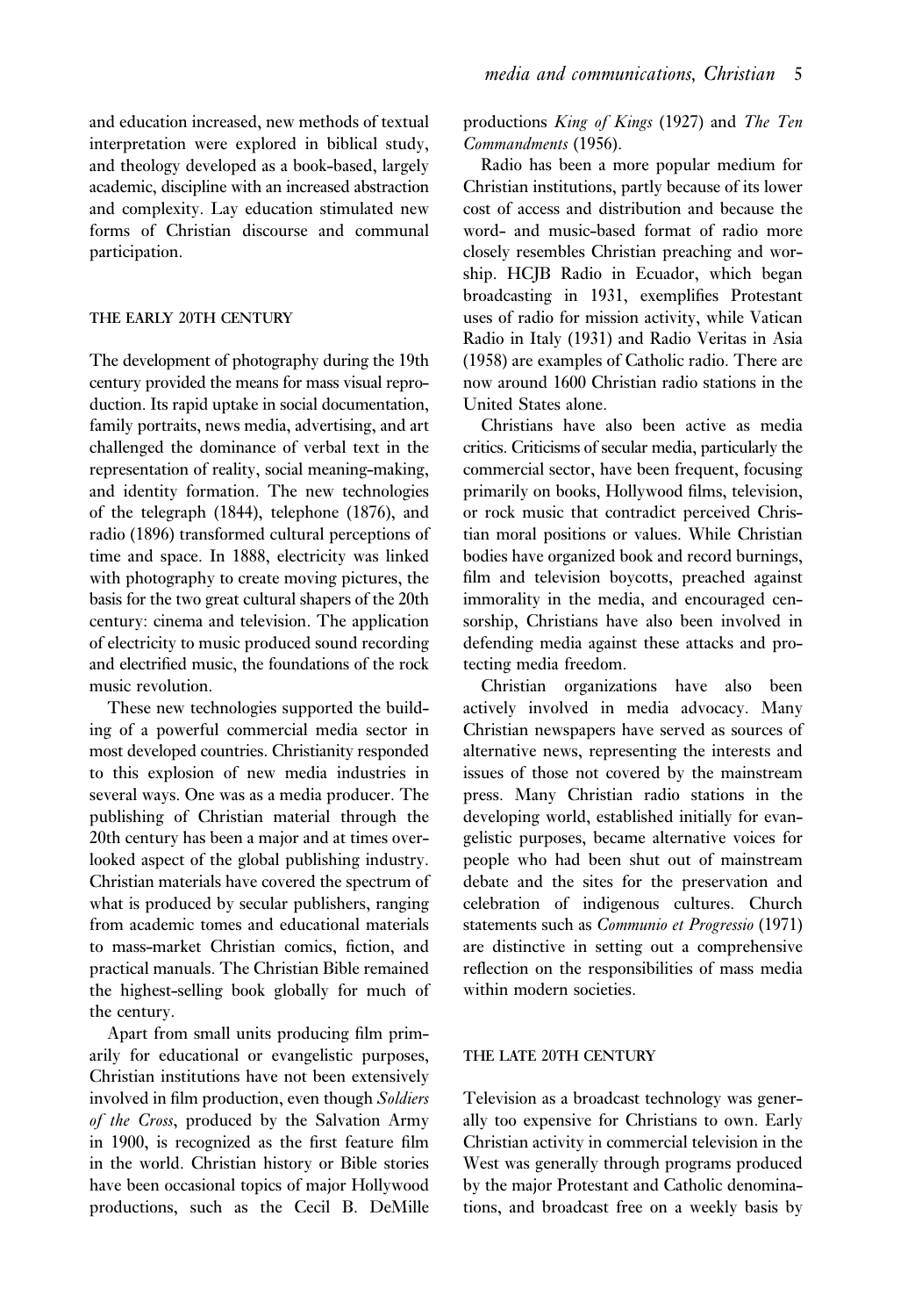stations as part of national licensing agreements. Smaller evangelical bodies purchased time for the broadcast of their material. Occasionally, personalities such as Bishop Fulton Sheen in the US hosted competitive commercial programs. In the late 1960s, policy in the US changed to allow stations to count time they sold for religious broadcasting in their licensing arrangements. This change triggered a displacement of freeto-air denominational programming with paid evangelical programming, giving rise to televangelism, independent Christian organizations buying airtime for their preaching, talk and mixed format television programs, and funding their activities with money raised directly from audiences. The televangelical model has since spread internationally and to other religions.

As with earlier media changes, the media shift has had a number of significant consequences. It repositioned evangelicalism within the mainstream of American religious and cultural life, giving church-growth evangelicalism the aura of being the new Christianity (Hoover 1988). It also shifted the financing of Christian activity from members to distant audiences, leading to the adaptation of mass marketing and branding techniques that were more effective in building loyalty among anonymous consumers. This has encouraged a reconstruction of Christian ideology toward emphasizing the benefits and material rewards of faith, sometimes called "health and wealth theology." The consumer repositioning of Christianity has spawned an explosion of media activity that has created a lucrative consumer market of Christian products including music, romance and fiction, magazines, educational materials, popular spirituality and self-help manuals, movies, video games, comic books, religious kitsch, and niche-market editions of the scriptures, such as the fashion Bible. At the end of the century, there were an estimated 340,000 different Christian books published annually in 164 languages and an estimated 25,000 different Christian periodicals. It has been estimated that around 58 billion copies of the Bible have been produced in 367 languages.

The telecommunications revolution of the 1980s and 1990s has provided the background for today's context of globalization. Electronic technologies such as mobile telephony, digital photography, and digital virtual realities linked to the Internet and Web 2.0 have greatly expanded the means for anyone to produce and distribute individual religious information, making it possible for smaller institutions and individuals to compete with larger institutions in producing and distributing Christian ideas. As the speed of communication and change has intensified, the concept of distance and boundaries between the private and public and between nations is collapsing. With changes in the nature of text from a fixed primary meaning to interchangeable alphabetic and visual text capable of multiple meanings, today's "*produsers*" of media assume a more active role in constructing their own meaning from a variety of available sources. This is shifting engagement with religious information, products, and symbols away from religious institutions to the media marketplace, with profound implications for the previously institutional structuring of Christianity.

SEE ALSO: Cinema, Christian; Publishing, Christian; Radio Evangelism; Televangelism

### REFERENCES AND SUGGESTED READINGS

- Burns, A. (1989). *The power of the written word: The role of literacy in the history of western civilization*. New York: Peter Lang.
- Edwards, M. U. Jr. (1994). *Printing, propaganda and Martin Luther*. Berkeley: University of California Press.
- Eisenstein, E. (1979). *The printing press as an agent of change: Communications and cultural transformations in early modern Europe*, 2 vols. Cambridge: Cambridge University Press.
- Gamble, H. Y. (1995). *Books and readers in the early church: A history of early Christian texts*. New Haven, CT: Yale University Press.
- Haines-Eitzen, K. (2000). *Guardians of letters: Literacy, power, and the transmission of early Christian literature*. Oxford: Oxford University Press.
- Hoover, S. (1988). *Mass media religion: The social sources of the electronic church*. Newbury Park, CA: Sage.
- Küng, H. (1994). *Christianity: The religious situation of our time*. London: SCM.
- Meeks, W. (2006). Social and ecclesial life of the earliest Christians. In M. Mitchell & F. Young (eds.), *The Cambridge history*